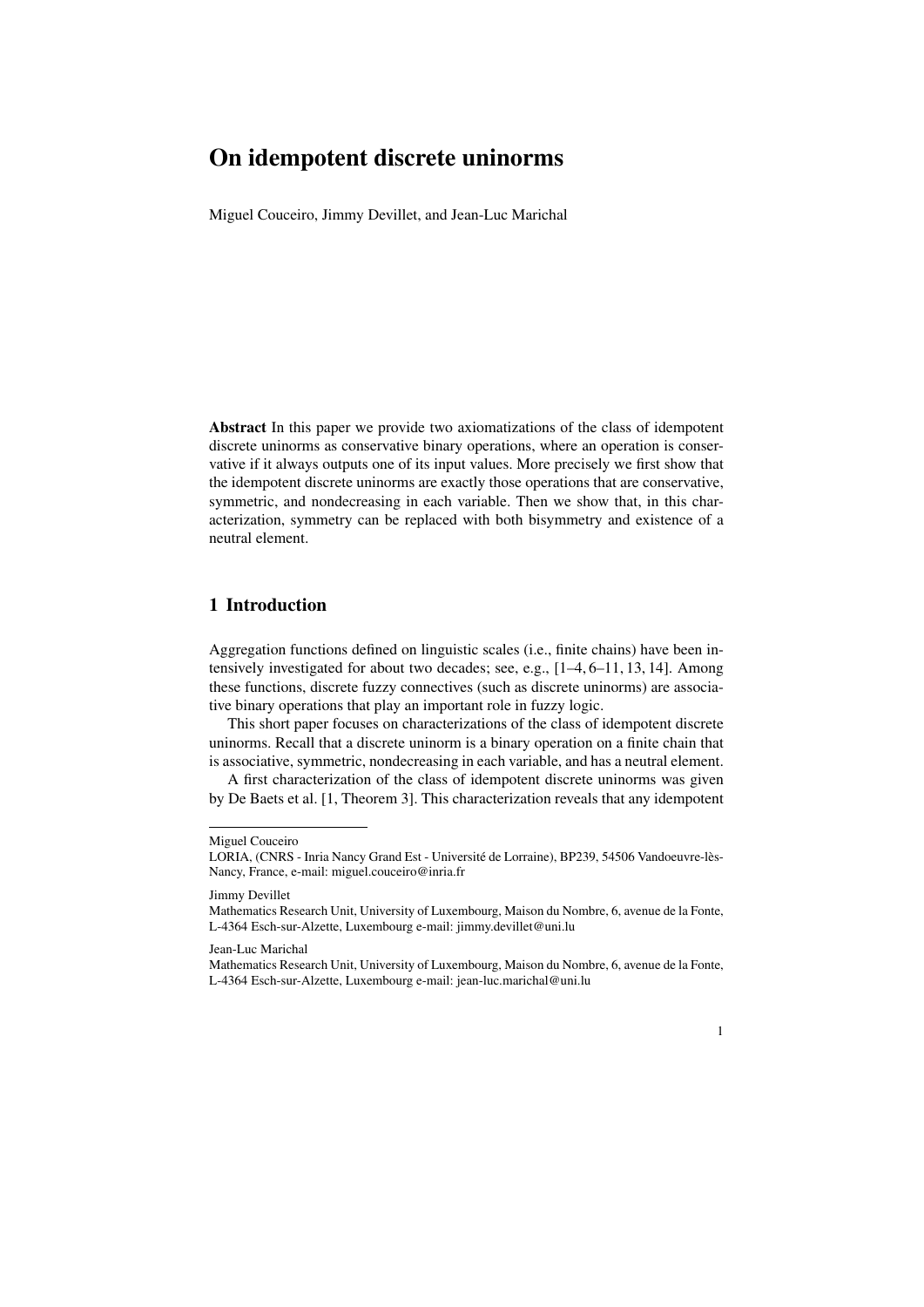discrete uninorm is a combination of the minimum and maximum operations. In particular, such an operation is *conservative* in the sense that it always outputs one of the input values.

The outline of this paper is as follows. After presenting some preliminary results on conservative operations in Section 2, we show in Section 3 that the idempotent discrete uninorms are exactly those operations that are conservative, symmetric, and nondecreasing in each variable. This new characterization is very simple and requires neither associativity nor the existence of a neutral element. In Section 4 we provide an alternative characterization of this class in terms of the bisymmetry property. More specifically, we show that the idempotent discrete uninorms are exactly those operations that are conservative, bisymmetric, nondecreasing in each variable, and have neutral elements.

#### 2 Preliminaries

In this section we present some basic definitions and preliminary results. Let *X* be an arbitrary nonempty set and let  $\Delta_X = \{(x, x) | x \in X\}$ .

**Definition 1.** An operation  $F: X^2 \to X$  is said to be

- *idempotent* if  $F(x,x) = x$  for all  $x \in X$ .
- *conservative* if  $F(x, y) \in \{x, y\}$  for all  $x, y \in X$ .
- *associative* if  $F(F(x, y), z) = F(x, F(y, z))$  for all  $x, y, z \in X$ .

An element  $e \in X$  is said to be a *neutral element* of  $F$  (or simply a *neutral element*) if  $F(x, e) = F(e, x) = x$  for all  $x \in X$ . In this case we easily show by contradiction that such a neutral element is unique. The points  $(x, y)$  and  $(u, v)$  of  $X^2$  are said to be *connected for F* (or simply *connected*) if  $F(x, y) = F(u, y)$ . We observe that "being" connected" is an equivalence relation. The point  $(x, y)$  of  $X^2$  is said to be *isolated for F* (or simply *isolated*) if it is not connected to another point in *X* 2 .

*Remark 1.* Conservativeness was introduced in Pouzet et al. [12]. This condition is also called "local internality" in Martín et al. [5].

**Lemma 1.** Let  $F: X^2 \to X$  be an idempotent operation. If the point  $(x, y) \in X^2$  is *isolated, then it lies on*  $\Delta_X$ *, that is, x = y.* 

*Remark 2.* We observe that idempotency is necessary in Lemma 1. Indeed, consider the operation  $F: X^2 \to X$ , where  $X = \{a, b\}$ , defined as  $F(x, y) = a$ , if  $(x, y) = (a, b)$ , and  $F(x, y) = b$ , otherwise. Then  $(a, b)$  is isolated and  $a \neq b$ . The contour plot of *F* is represented in Figure 1. Here and throughout, connected points are joined by edges. To keep the figures simple we sometimes omit the edges obtained by transitivity.

The following lemma provides an easy test for the existence of a neutral element of a conservative operation.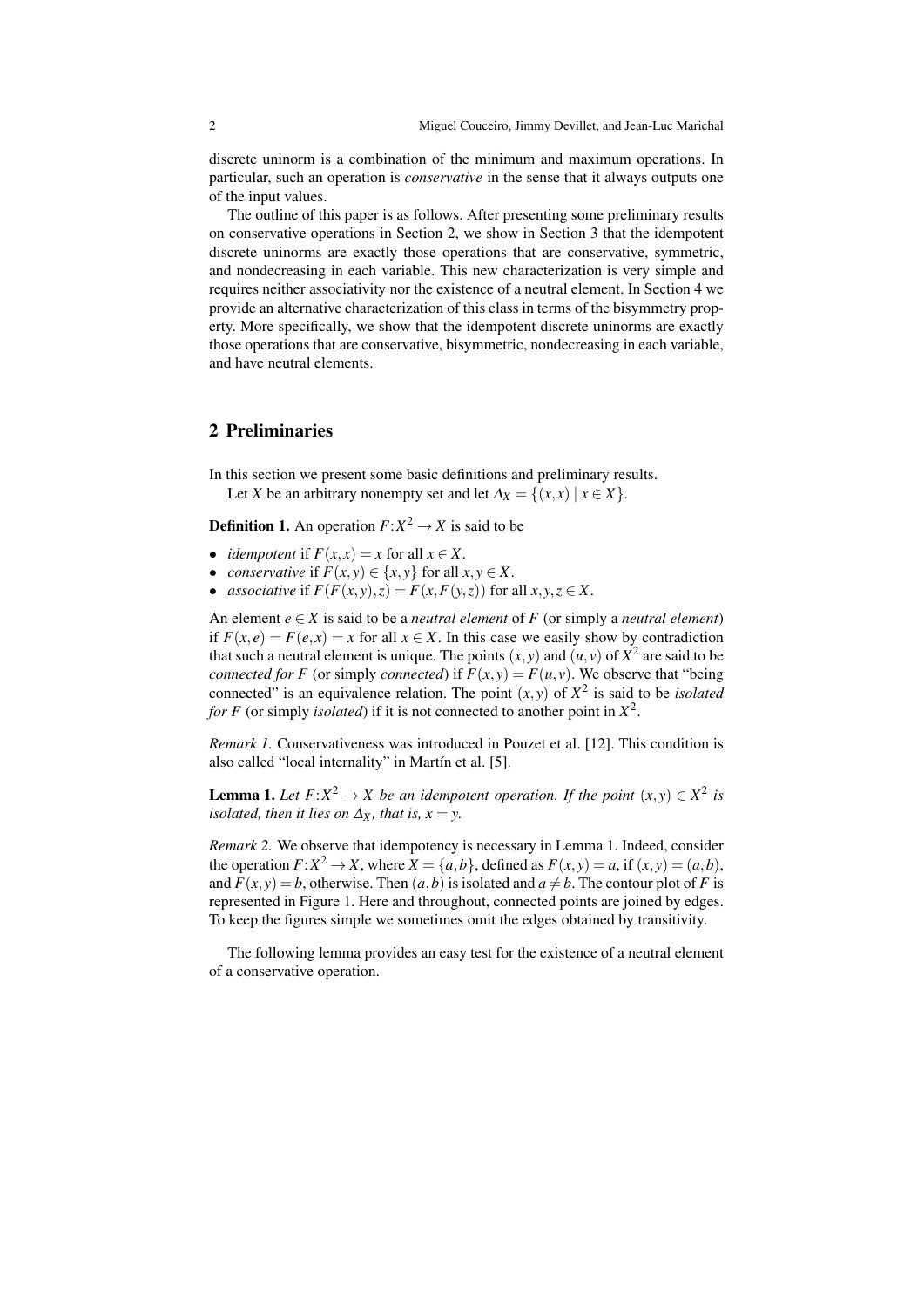

Fig. 1 A non-idempotent operation

**Lemma 2.** Let  $F: X^2 \to X$  be a conservative operation and let  $e \in X$ . Then e is a *neutral element if and only if* (*e, e*) *is isolated.*

**Corollary 1.** Any isolated point  $(x, y)$  of a conservative operation  $F: X^2 \to X$  is *unique and lies on*  $\Delta_X$ *. Moreover,*  $x = y$  *is a neutral element.* 

*Remark 3.* Lemma 2 no longer holds if conservativeness is relaxed into idempotency. Indeed, by simply taking  $X = \{a, b, c\}$  we can easily construct an idempotent operation with an isolated point on <sup>∆</sup>*<sup>X</sup>* and no neutral element (see Figure 2). Also, it is easy to construct an idempotent operation with a neutral element and no isolated point (see Figure 3). It is also noteworthy that there are idempotent operations with more than one isolated point (see Figure 4).



Fig. 2 An operation with no neutral element

### 3 Main results

We now focus on characterizations of the class of idempotent discrete uninorms. These operations are defined on finite chains. Without loss of generality we will only consider the *n*-element chains  $L_n = \{1, \ldots, n\}$ ,  $n \ge 1$ , endowed with the usual ordering relation *≤*.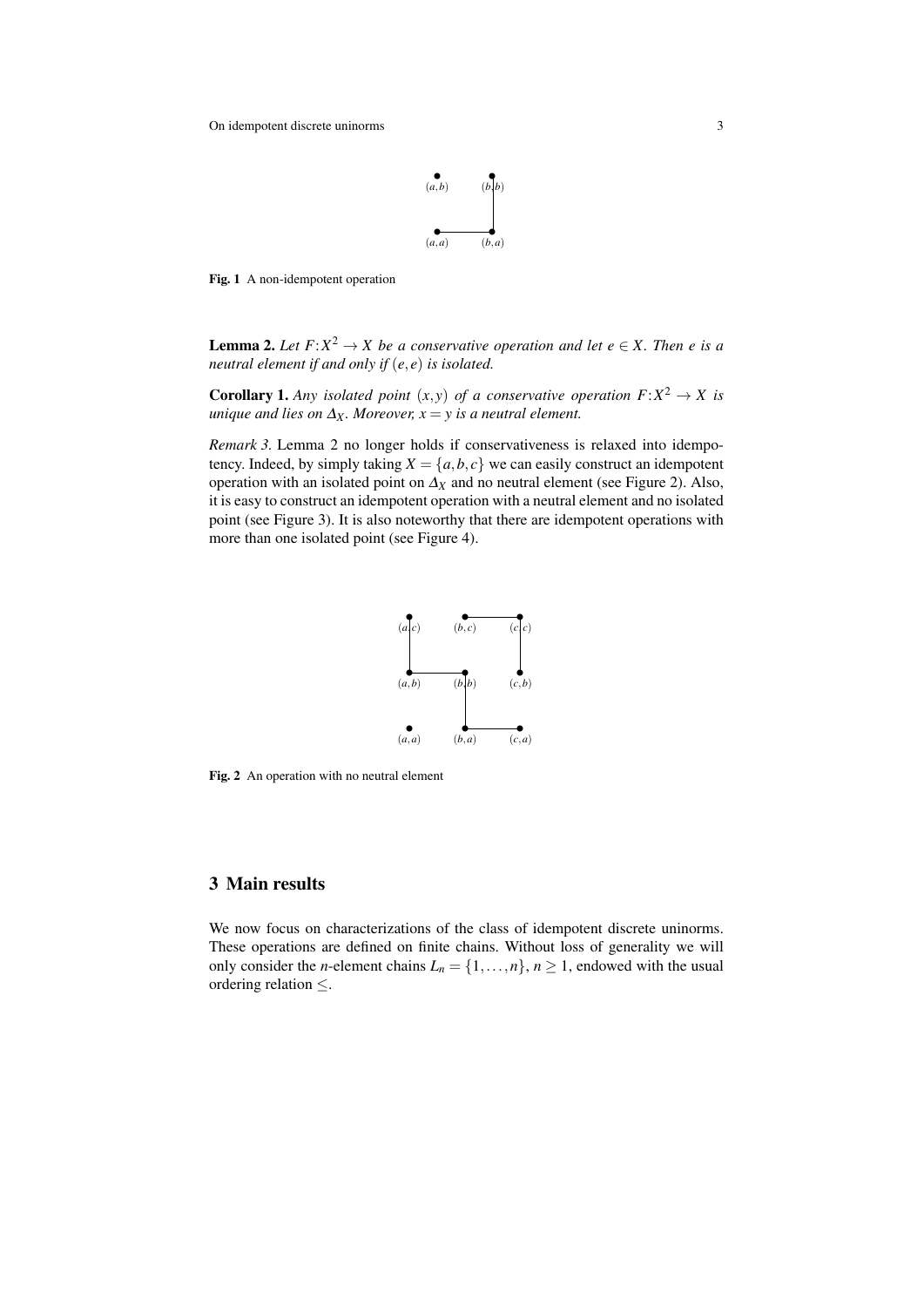

Fig. 3 An operation with no isolated point

Fig. 4 An operation with two isolated points

Recall that an operation  $F: L_n^2 \to L_n$  is said to be *nondecreasing in each variable* if  $F(x, y) \leq F(x', y')$  whenever  $x \leq x'$  and  $y \leq y'$ .

**Definition 2 (see, e.g., [1]).** A *discrete uninorm* on  $L_n$  is an operation  $U: L_n^2 \to L_n$ that is associative, symmetric, nondecreasing in each variable, and has a neutral element.

A characterization of the class of idempotent discrete uninorms is given in the following theorem. Although this characterization is somewhat intricate, it shows, together with Lemma 3 below, that any idempotent discrete uninorm is conservative.

**Theorem 1 (see [1, Theorem 3]).** An operation  $F: L_n^2 \to L_n$  with a neutral element  $1 < e < n$  is an idempotent discrete uninorm if and only if there exists a nonincreas*ing map g*:  $[1,e] \rightarrow [e,n]$  *(nonincreasing means that g(x) > g(y) whenever*  $x < y$ *), with*  $g(e) = e$ *, such that* 

$$
F(x,y) = \begin{cases} \min\{x,y\}, & \text{if } y \le \overline{g}(x) \text{ and } x \le \overline{g}(1), \\ \max\{x,y\}, & \text{otherwise,} \end{cases}
$$

*where*  $\overline{g}: L_n \to L_n$  *is defined by* 

$$
\overline{g}(x) = \begin{cases} g(x), & \text{if } x \le e, \\ \max\{z \in [1, e] \mid g(z) \ge x\}, & \text{if } e \le x \le g(1), \\ 1, & \text{if } x > g(1). \end{cases}
$$

We now show that the idempotent discrete uninorms are exactly those operations that are conservative, symmetric, and nondecreasing in each variable (see Theorem 2).

First consider the following lemma, which actually holds on arbitrary, not necessarily finite, chains.

**Lemma 3.** If  $F: L_n^2 \to L_n$  is idempotent, nondecreasing in each variable, and has a *neutral element*  $e \in L_n$ *, then*  $F|_{[1,e]^2} = \min$  *and*  $F|_{[e,n]^2} = \max$ *.* 

**Proposition 1.** If  $F$ : $L_n^2 \to L_n$  is conservative, symmetric, and nondecreasing in each *variable, then it is associative and it has a neutral element.*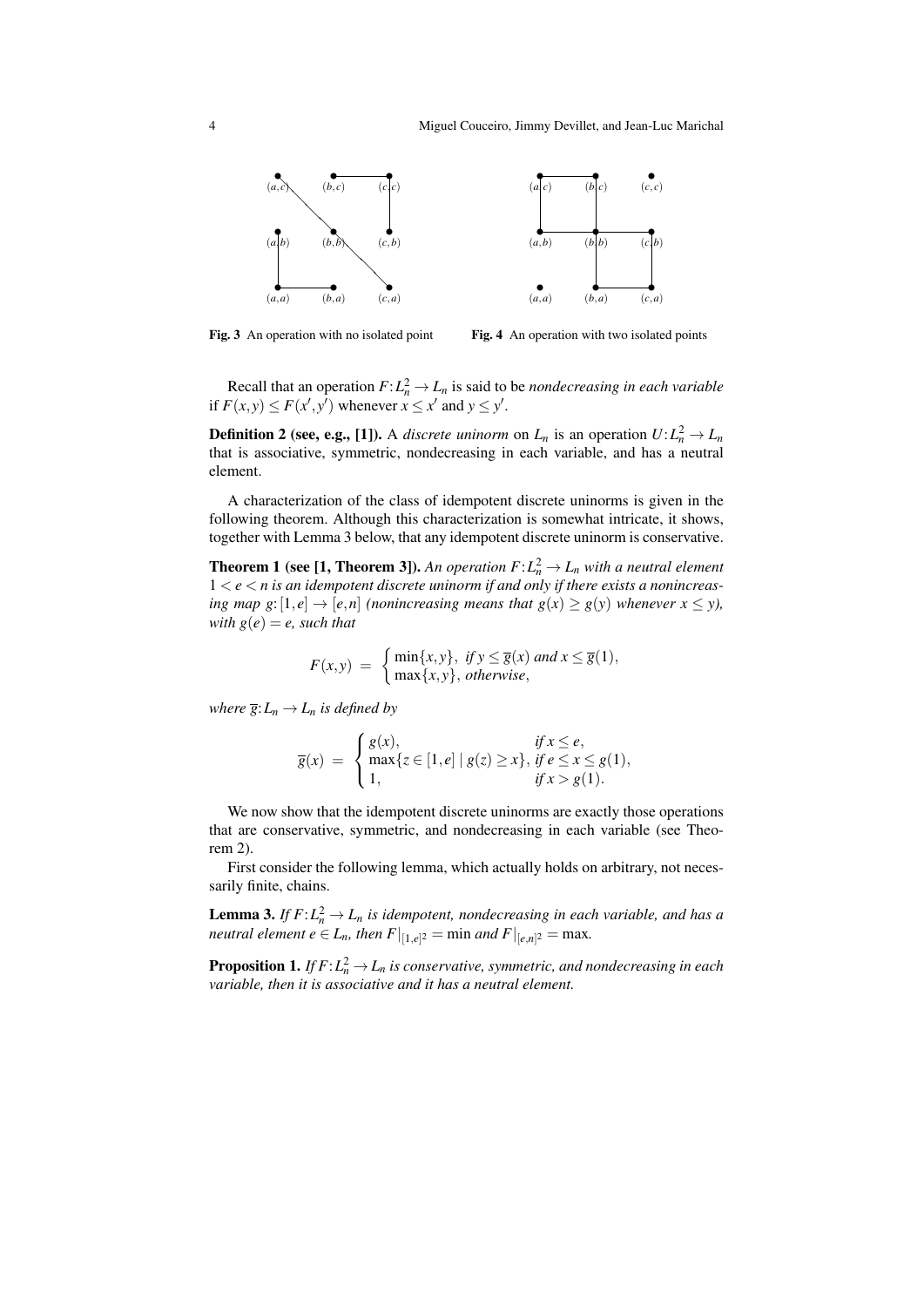For  $n = 2$  and  $n = 3$ , the possible operations  $F: L_n^2 \to L_n$  that are conservative, symmetric, and nondecreasing in each variable have contour plots depicted in Figures 5 and 6, respectively.



Fig. 5 Possible operations when  $n = 2$ 



**Fig. 6** Possible operations when  $n = 3$ 

*Remark 4.*(a) The existence of a neutral element in Proposition 1 is no longer guaranteed if the chain is not finite. For instance, the real operation  $F: [0,1]^2 \to [0,1]$ defined by  $F(x, y) = min\{x, y\}$ , if  $x, y \in [0, \frac{1}{2})^2$ , and  $F(x, y) = max\{x, y\}$ , otherwise, is conservative, symmetric, and nondecreasing in each variable, but it does not have a neutral element.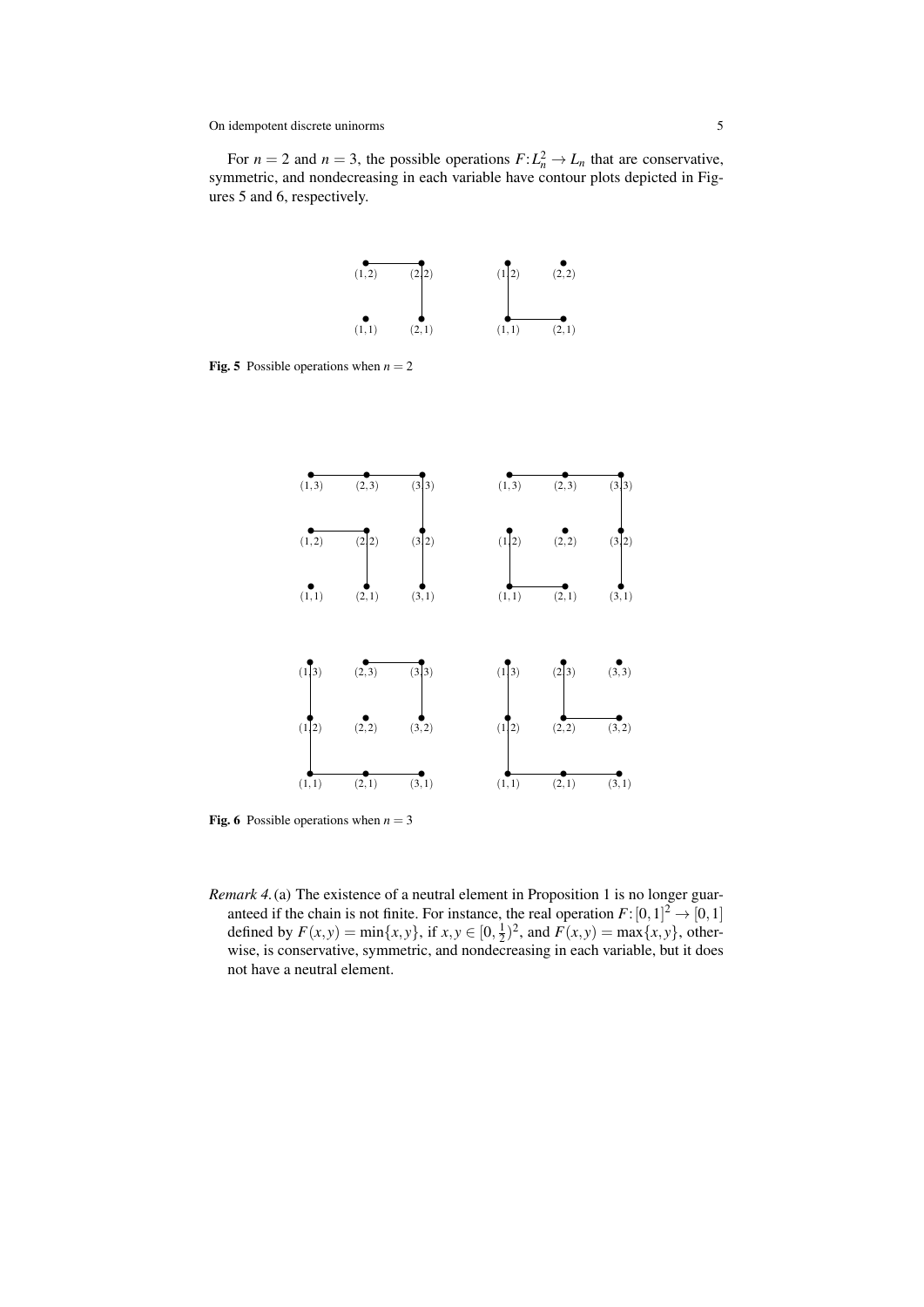- (b) We observe that conservativeness cannot be relaxed into idempotency in Proposition 1. For instance the operation  $F: L_3^2 \to L_3$  whose contour plot is depicted in Figure 2 is idempotent, symmetric, and nondecreasing in each variable, but one can show that it is not associative and it has no neutral element.
- (c) We also observe that each of the conditions of Proposition 1 is necessary. Indeed, we give in Figure 7 an operation that is conservative and symmetric but that is not nondecreasing in each variable. We also give in Figure 8 an operation that is conservative and nondecreasing in each variable but not symmetric. Finally, we give in Figure 9 an operation that is symmetric and nondecreasing in each variable but not conservative. None of these three operations is associative and none has a neutral element.



Fig. 7 An operation that fails to be nondecreasing in each variable



Fig. 8 An operation that fails to be symmetric Fig. 9 An operation that fails to be conservative

**Theorem 2.** An operation  $F: L_n^2 \to L_n$  is conservative, symmetric, and nondecreas*ing in each variable if and only if it is an idempotent discrete uninorm. Moreover, there are exactly* 2 *n−*1 *such operations.*

*Remark 5.* Theorem 2 enables us to provide a graphical characterization of the idempotent discrete uninorms in terms of their contour plots. Indeed, denoting by *L* an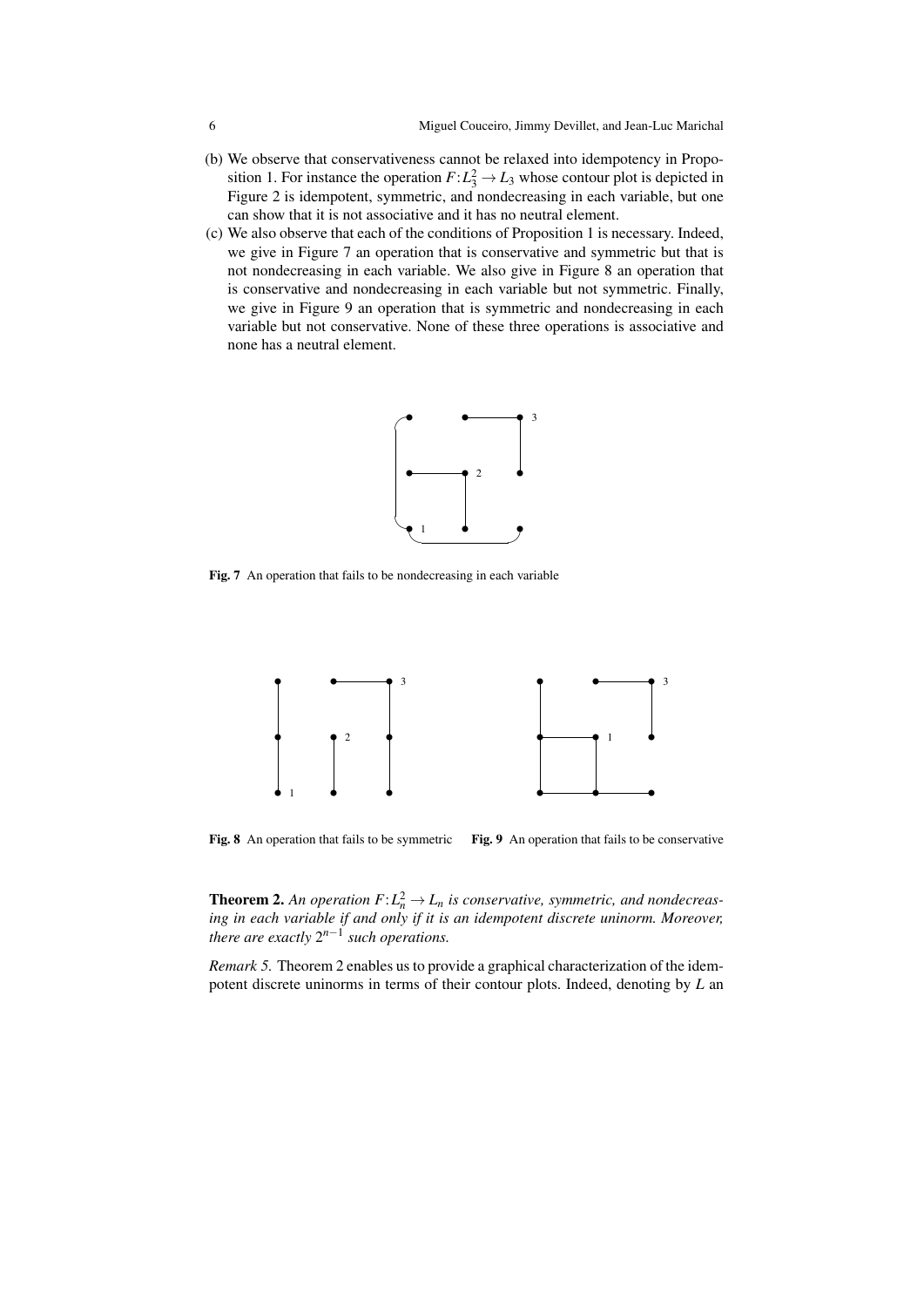On idempotent discrete uninorms 7

arbitrary *n*-element chain, we observe that the restriction  $F|_{L}$  of any idempotent discrete uninorm  $F: L^2 \to L$  to any subchain  $L'$  obtained by removing one of the endpoints of *L* is also an idempotent discrete uninorm. Moreover, the operation *F* (or equivalently its contour plot) can be retrieved from  $F|_{L}$  by connecting all the points of  $L^2 \setminus L'^2$ . It follows that all the idempotent discrete uninorms can be constructed recursively in terms of their contour plots.

### 4 Bisymmetric operations

In this section we provide a characterization of the class of idempotent discrete uninorms in terms of the bisymmetry (or mediality) property.

**Definition 3.** An operation  $F: X^2 \to X$  is said to be *bisymmetric* if

$$
F(F(x, y), F(u, v)) = F(F(x, u), F(y, v))
$$

for all  $x, y, u, v \in X$ .

**Proposition 2.** Let  $F: X^2 \to X$  be a conservative operation that has a neutral ele*ment. Then F is bisymmetric if and only if it is associative and symmetric.*

Combining Proposition 2 with Theorem 2, we can easily derive the following alternative characterization of idempotent discrete uninorms.

**Theorem 3.** An operation  $F: L_n^2 \to L_n$  is conservative, bisymmetric, nondecreasing *in each variable, and has a neutral element if and only if it is an idempotent discrete uninorm.*

Acknowledgements The authors thank Gergely Kiss for fruitful discussion and valuable remarks. This research is partly supported by the internal research project R-AGR-0500-MRO3 of the University of Luxembourg.

#### References

- 1. De Baets, B., Fodor, J., Ruiz-Aguilera, D., Torrens, J.: Idempotent uninorms on finite ordinal scales. Int. J. of Uncertainty, Fuzziness and Knowledge-Based Systems  $17(1)$ ,  $1-14(2009)$
- 2. De Baets, B., Mesiar, R.: Discrete triangular norms. In: Rodabaugh, S., Klement, E. P. (eds.) Topological and Algebraic Structures in Fuzzy Sets, A Handbook of Recent Developments in the Mathematics of Fuzzy Sets, Trends in Logic, pp. 389–400. Kluwer Academic Publishers (2003)
- 3. Fodor, J.: Smooth associative operations on finite ordinal scales. IEEE Trans. Fuzzy Systems 8, 791–795 (2000)
- 4. Li, G., Liu, H.-W., Fodor, J.: On weakly smooth uninorms on finite chain. Int. J. Intelligent Systems 30, 421–440 (2015)